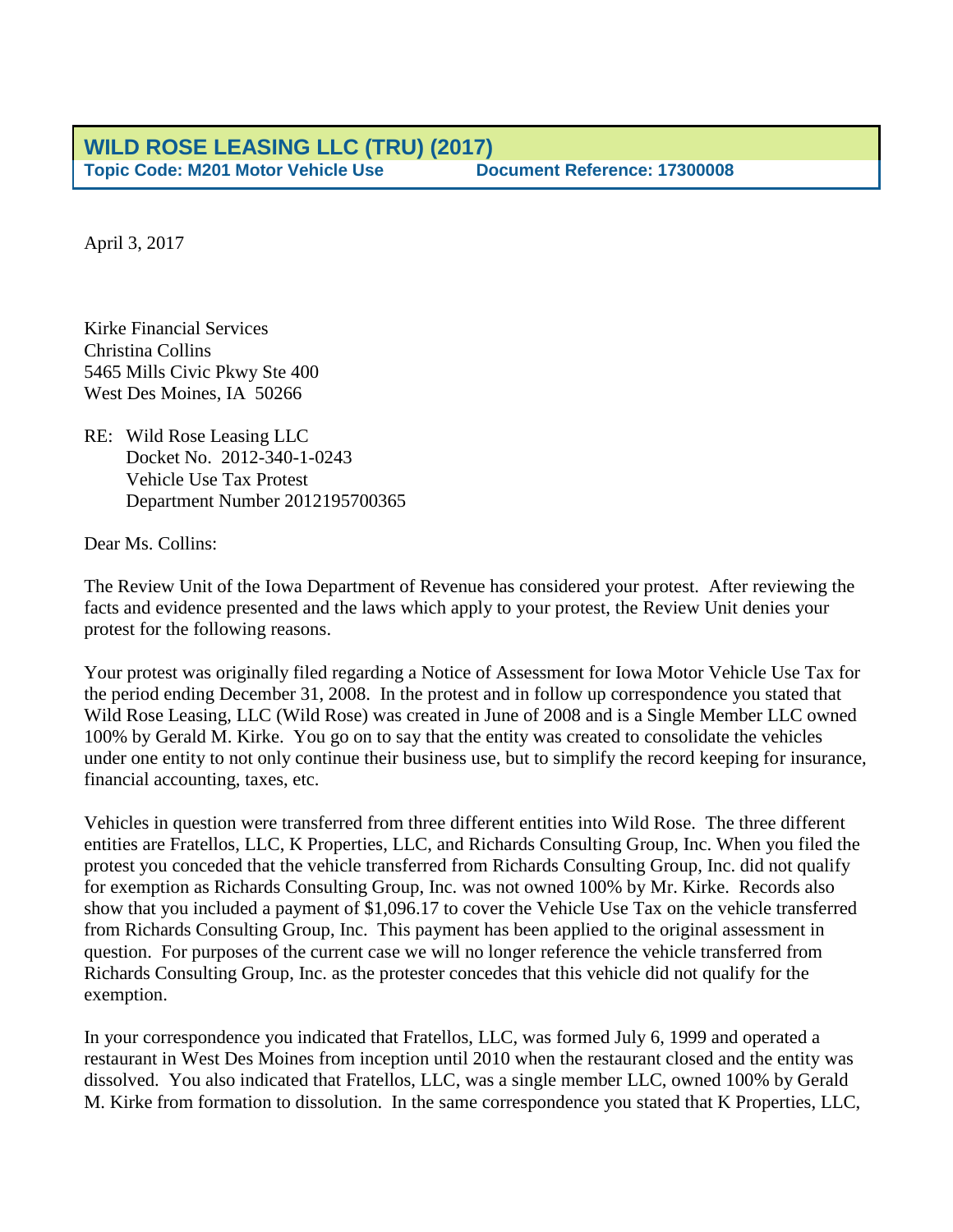was formed August 1, 2005, and is a farming/land management company which cash rents farm land and warehouse space. You also indicated that although some land has been sold since formation, operations remain the same to date. K Properties, LLC is a Single Member LLC which has been owned 100% by Gerald M. Kirke since inception.

Iowa Code § 321.105A2 provides, "in addition to the annual registration fee required under section 321.105, a "fee for new registration" is imposed in the amount of five percent of the purchase price for each vehicle subject to registration. The fee for new registration shall be paid by the owner of the vehicle to the county treasurer at the time application is made for a new registration and certificate of title, if applicable. A new registration receipt shall not be issued until the fee has been paid." Purchase price means the same as sales price and sales price means the total amount of consideration, including cash, credit, property, and services, for which personal property or services are sold, leased, or rented, valued in money, whether received in money or otherwise.

Iowa Code § 321.105A2(3)(a) provides an exemption for "vehicles subject to registration which are transferred from a business or individual conducting a business within this state as a sole proprietorship, partnership, or limited liability company to a corporation formed by the sole proprietorship, partnership, or limited liability company *for the purpose of continuing the business* when all of the stock of the corporation so formed is owned by the sole proprietor and the sole proprietor's spouse, by all the partners in the case of a partnership, or by all the members in the case of a limited liability company." For additional guidance we look to Iowa Rule 701—34.5(9)a(1) which provides that the vehicle must be transferred to a "new" entity. For purposes of the current case a "new" entity is one that has been created, at the time of transfer for two years or less. We also look to Iowa Rule 701—34.5(9)a(2) which provides, "the new entity must have been formed for the purpose of *continuing the business of the prior entity. The activities of the new entity must, therefore, be the same as the prior entity.*

The Department does not argue that Wild Rose was a "new" entity at the time of transfer and the Department also agrees that the ownership of Wild Rose was the same as Fratellos, LLC and K Properties, LLC.

However, we must also look at the business activities of the transferring entities as compared to the business activities of the "new" entity. First, we will look at the business activities of Fratellos, LLC (Fratellos). Fratellos functioned as a restaurant since its inception in July 1999. Subsequent to the vehicle transfer, Fratellos continued to function as a restaurant until it closed in 2010. Fratellos was administratively dissolved by the Iowa Secretary of State effective August 9, 2011. Wild Rose was created to consolidate all vehicles owned by Gerald M. Kirke through his 100% owned LLCs not only to continue the business use of the vehicles, but to simplify the record keeping for insurance, financial accounting, taxes, etc. Clearly, the business activities of Fratellos and the business activities of Wild Rose were not the same. Therefore, vehicles transferred from Fratellos to Wild Rose do not qualify for the exemption.

Now we must look at the business activities of K Properties, LLC (K Properties). K Properties is a farming/land management company which cash rents farm land and warehouse space. K Properties has conducted these activities since its inception in August 2005 and continues to do so today. As with Fratellos, the business activities of K Properties and the business activities of Wild Rose are not the